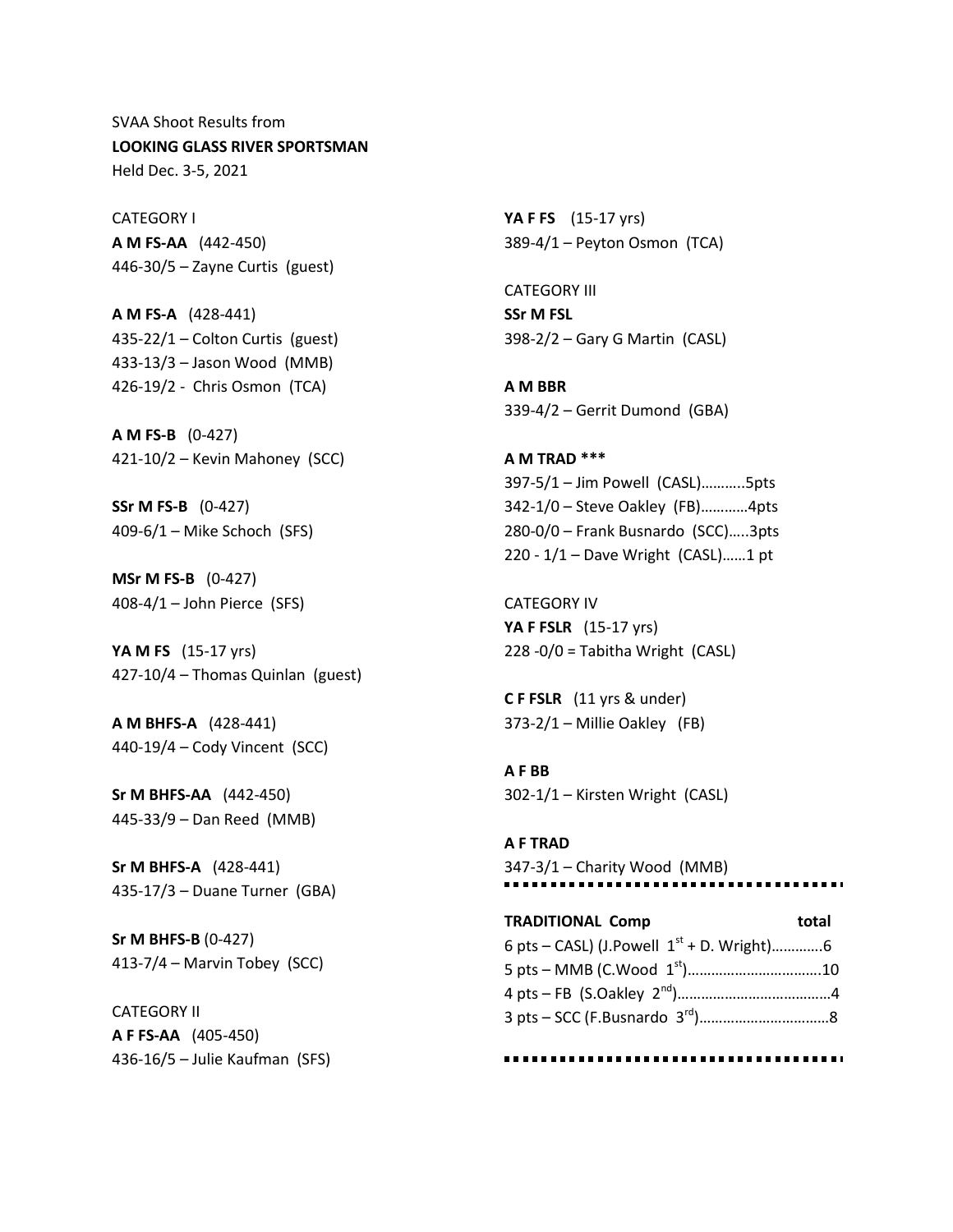### **RIBBONS**

# CAPITAL AREA SPORTSMENS

Gary G Martin 1st Tabitha Wright 1st Kirsten Wright 1st

## FLINT BOWMEN

Millie Oakley 1st Steve Oakley 2<sup>nd</sup>

### GUNS & BOWS ARCHERY

Duane Turner 1st Gerrit Dumond 1st

## MID-MICHEE BOWMEN

Jason Wood 1st Charity Wood 1st

### SAGINAW FIELD & STREAM

Mike Schoch 1st John Pierce 1st

### **SHIAWASSEE CONSERVATION CLUB**

Cody Vincent 1st Marvin Tobey 1st Kevin Mahoney 1st Frank Busnardo 3rd

## TUSCOLA COUNTY ARCHERS

Peyton Osmon 1st Chris Osmon 2<sup>nd</sup>

Just a remoner that once you shoot in a higher class you cannot move down until you shoot a different target face OR change shooting styles